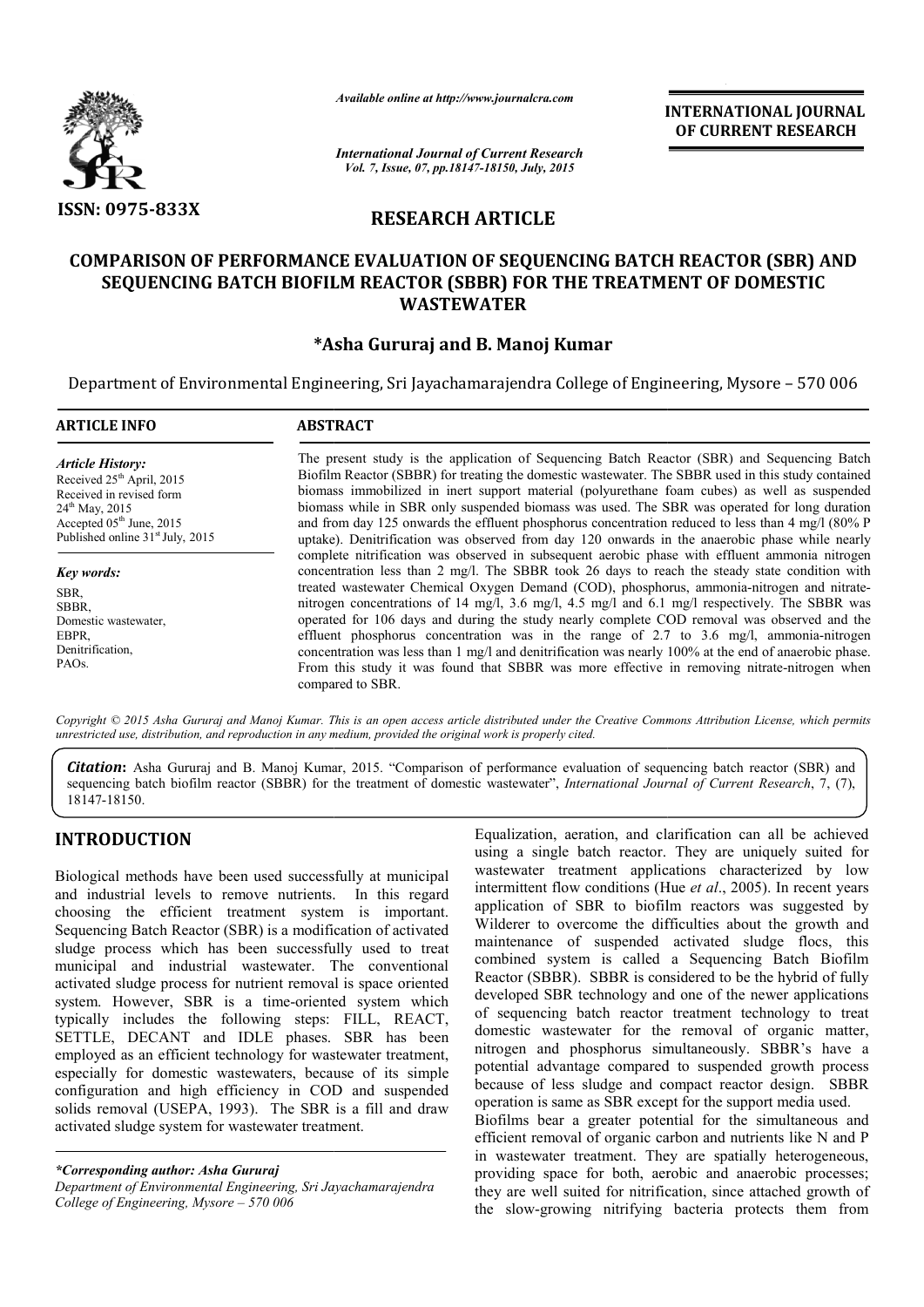washout; and they can be exposed to alternating anaerobic and aerobic conditions as necessary for Enhanced Biological Phosphorus Removal (EBPR). In this study the performance evaluation of SBR and SBBR were made with regard to removal of organic carbon, nitrogen and phosphorus from synthetic wastewater.

# MATERIALS AND METHODS

## Reactor System and Feed

The experiments were carried out in a 3 L working volume laboratory scale SBR and SBBR. SBBR initially was operated as conventional SBR which was later converted to SBBR after 5 days by adding 10 % of the liquid volume of the SBR with Porous Biomass Carrier (PBC) media. The PBC used was polyurethane foam of size 1 cm  $\times$  1 cm  $\times$  1 cm. Both the reactors were inoculated with cow dung slurry as seed culture and were aerated for several days to obtain a dense culture to start with. Later on the following phases were provided for both the reactors: fill, anaerobic phase, aerobic phase, settle and decant. At the end of each cycle, the mixed liquor suspended solids were allowed to settle for 30 min and 50 % of treated wastewater was removed for analysis. Aeration was provided by using aquarium pump connected to diffuser stones. Synthetic wastewater used throughout the study provided a source of carbon, nitrogen; phosphorus and trace elements required for biomass growth. It had the following composition: glucose, 400 mg/l; ammonium chloride, 125 mg/l; di-potassium hydrogen orthophosphate, 70.3 mg/l; magnesium sulphate, 50 mg/l; manganese sulphate, 5 mg/l; sodium hydrogen bi-carbonate, 10 mg/l; calcium chloride, 3.75 mg/l.

### Operational Strategy of SBR and SBBR

SBR was operated for one cycle per day with the following predetermined operational strategy: fill, anaerobic, aerobic, settle and decant phases. In the fill stage synthetic wastewater was added to the reactor. During the react phase the biomass consumes the substrate under controlled conditions i.e. in anaerobic and aerobic. In settle phase, mixing and aeration were stopped and the biomass was allowed to separate from the liquid, resulting in a clarified supernatant. Finally in draw phase supernatant was removed for analysis. The operational strategy for SBR in a cycle was anaerobic-react phase (17 h), aerobic-react phase (6 h), settle, decant and fill phase (1 h) (APHA, 2005). SBBR was operated for one cycle per day with the following predetermined operational strategy: fill, anaerobic, aerobic, settle and decant phases. In the fill stage, synthetic wastewater was added to the SBBR to mix the biomass held in the tank. During the react phase the biomass consumes the substrate under controlled conditions: anaerobic, aerobic, and in settle phase the biomass was allowed to separate from the liquid resulting in a clarified supernatant. 50 % of treated effluent was removed from the SBBR at the end of each cycle followed by addition of fresh synthetic wastewater of same quantity. In the SBBR cow dung was used as seed material. Samples of the influent, end of anaerobic phase and effluent of SBR and SBBR were collected two to three times per week for routine monitoring.

Before analysis samples were filtered through 0.45 µm filter paper to measure all dissolved chemical parameters. Immediate analysis of samples was carried out as soon as possible. Collected samples which could not be analyzed were kept in the sample preservator at 4 ºC. The samples were analyzed for Chemical Oxygen Demand (COD), ammonia-nitrogen, nitrite nitrogen, nitrate nitrogen and phosphorus in accordance with standard methods (APHA., 2005). The pH measurements were carried out by using pH analyzer. Biomass concentrations (total suspended solids and volatile suspended solids) were determined by filtering the samples through 0.45 µm filter paper and drying it in a hot air oven at 103 ºC for 24 hours and volatile solids were analyzed by vaporizing the samples at 550 ºC in muffle furnace for half an hour (Metcalf and Eddy, 2003).

# RESULTS AND DISCUSSION

### Performance of SBR

The SBR system was seeded initially with 250 ml of fresh cow dung slurry sieved through 2 mm standard sieve, further it was diluted to 1000 ml with the tap water and was fed with synthetic wastewater of 2 L. It is reported that normally seed culture contains heterotrophs, nitrifiers, denitrifiers and does not contain PAOs, hence in order to stimulate the growth of PAOs, the SBR was fed with synthetic wastewater containing orthophosphate in the influent. The system was given aeration using aquarium pump attached with two diffuser stones continuously in order to enhance the cell density as well as to increase dissolved oxygen and mixing. The biomass required for degradation was developed in the laboratory scale batch reactor. After acclimatization period of 3 weeks, during which VSS/TSS ratio neared to 0.7, the SBR cycle was given and operated for a period of 179 days. Fig. 1 (a) shows the variations of COD and phosphorus for the entire study period. The influent concentration of COD and phosphorus maintained was 400 mg/L and 12.5 mg/L respectively. COD removal in the anaerobic phase was not more than 7.5 % on the day 1, and corresponding phosphorus release observed was 13.7 %. COD uptake increased to 39.9 % with the release of phosphorus increasing to 47.5 % on day 22. COD remaining at the end of anaerobic phase was 120 mg/L and the corresponding phosphorus concentration was 15.1 mg/L. On day 64, COD uptake increased and it was 28 mg/L at the end of anaerobic phase (86.14 %) and the phosphorus release was also increased to 19.7 mg/L (62.2 % P release). This is in accordance with the researcher's (Chang *et al*., 2000 and Ahn *et al*., 2006), wherein the phosphorus release is associated with the COD uptake in the anaerobic phase.

From Fig. 1 (b) it can also be observed that when COD uptake was less, phosphorus release was not observed and once the COD uptake rate increased, phosphorus release also increased simultaneously. The effluent phosphorus concentration was 10.7 mg/L and it reduced by 50 % the effluent phosphorus concentration was 5.4 mg/L (70.04 % P uptake). More than 80 % phosphorus removal was observed. Figure (b) shows the variations of ammonia nitrogen and nitrate nitrogen at the end of anaerobic and aerobic phases. The influent ammonia was 32 mg/L, and ammonia nitrogen in the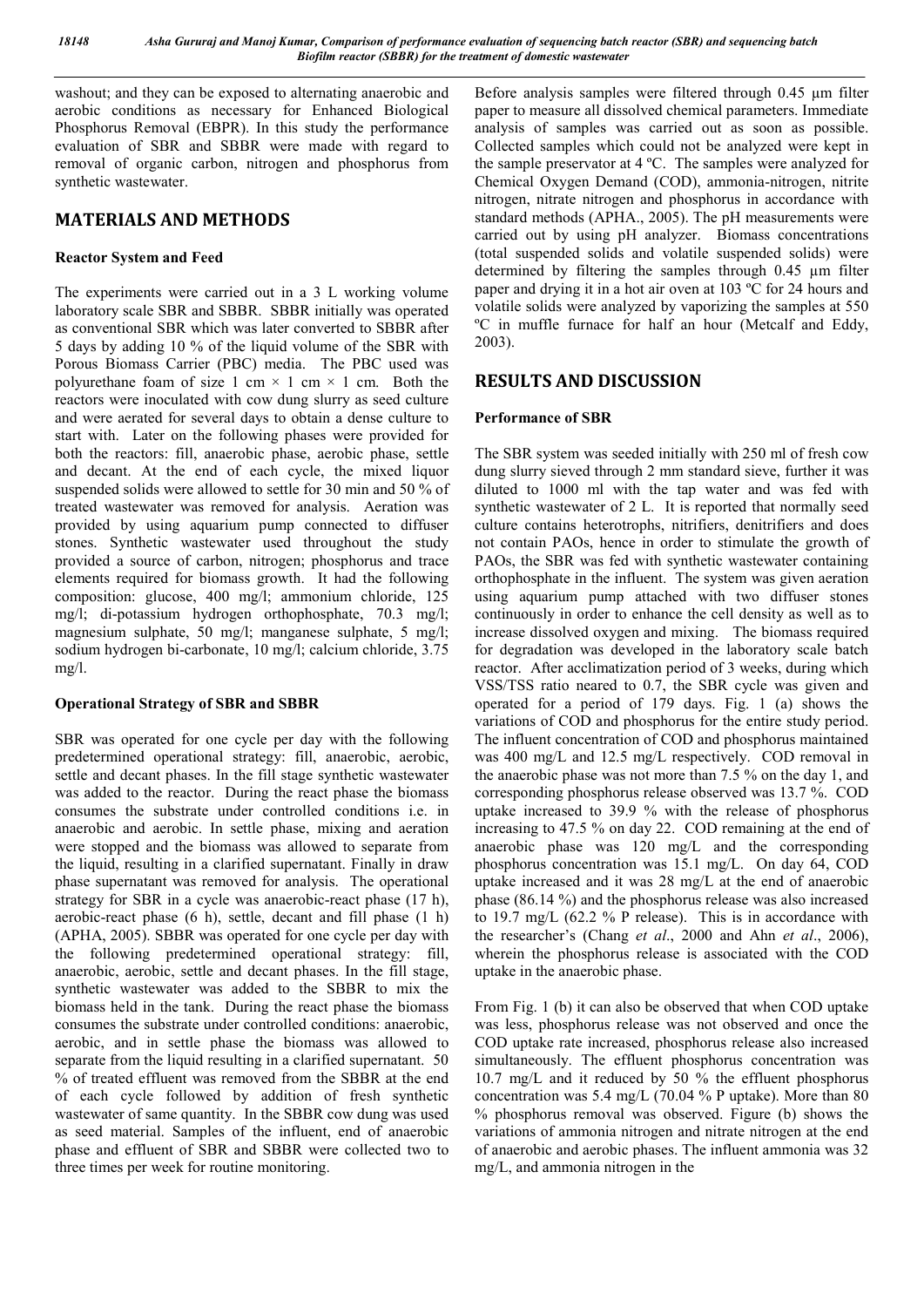

Figure 1. (a) Profiles of COD and phosphorus in SBR (b) Profiles of ammonia nitrogen and nitrate nitrogen in SBR (c) Profiles of COD and phosphorus removal in SBBR (d) Profiles of ammonia nitrogen and nitrate nitrogen removal in SBBR

| Parameters                                               | <b>SBR</b>      | <b>SBBR</b> |  |
|----------------------------------------------------------|-----------------|-------------|--|
|                                                          | Anaerobic Phase |             |  |
| P at the end of anaerobic phase, mg/L                    | 23.5            | 23.2        |  |
| P release $(\% )$                                        | 68.77           | 56.25       |  |
| COD at the end of anaerobic phase, $mg/L$                | $\leq 6$        | $\leq 4$    |  |
| $\text{COD}$ uptake $\left(\frac{9}{6}\right)$           | 96.63           | 99.07       |  |
| Nitrate nitrogen Reduction, mg/L                         | 7.62            | 6.16        |  |
| Denitrification (%)                                      | 88              | 100         |  |
|                                                          | Aerobic Phase   |             |  |
| Phosphorus at the end of aerobic / anoxic phase $(mg/L)$ | 2.1             | 3.5         |  |
| P Uptake $(\% )$                                         | 91.06           | 65.52       |  |
| Ammonia-nitrogen removal, mg/L                           | 1.1             | 13.6        |  |
| Nitrification $(\%)$                                     | 89.93           | 94.05       |  |
| Nitrate nitrogen in the treated wastewater, mg/L         | 15.5            | 10.8        |  |

Table 1. Comparison of Performance of SBR and SBBR

effluent was 7.6 mg/L indicating only 38.9 % oxidation. Since complete nitrification was not observed and nitrate nitrogen formation at the end of aerobic phase was very less. On the day 100 simple tests were conducted and it was found that some amount of ammonia nitrogen was lost due to ammonia stripping which led to the unstable performance of the SBR. Further, in order to improve the performance of the SBR, the SBR was seeded again with 100 ml of fresh cow dung slurry.

The reactor achieved the steady state after 18 days from the day of reseeding. The COD left at the end of anaerobic phase was completely consumed in the subsequent aerobic phase (17 mg/L). Release of phosphorus was observed in the anaerobic phase (18.4 mg/L) and uptake of phosphorus in the subsequent aerobic phase (4.1 mg/L). More than 79 % uptake of phosphorus was observed after 18 days of reseeding. 90-100 % nitrification was observed with effluent ammonia nitrogen concentration less than 2 mg/L.